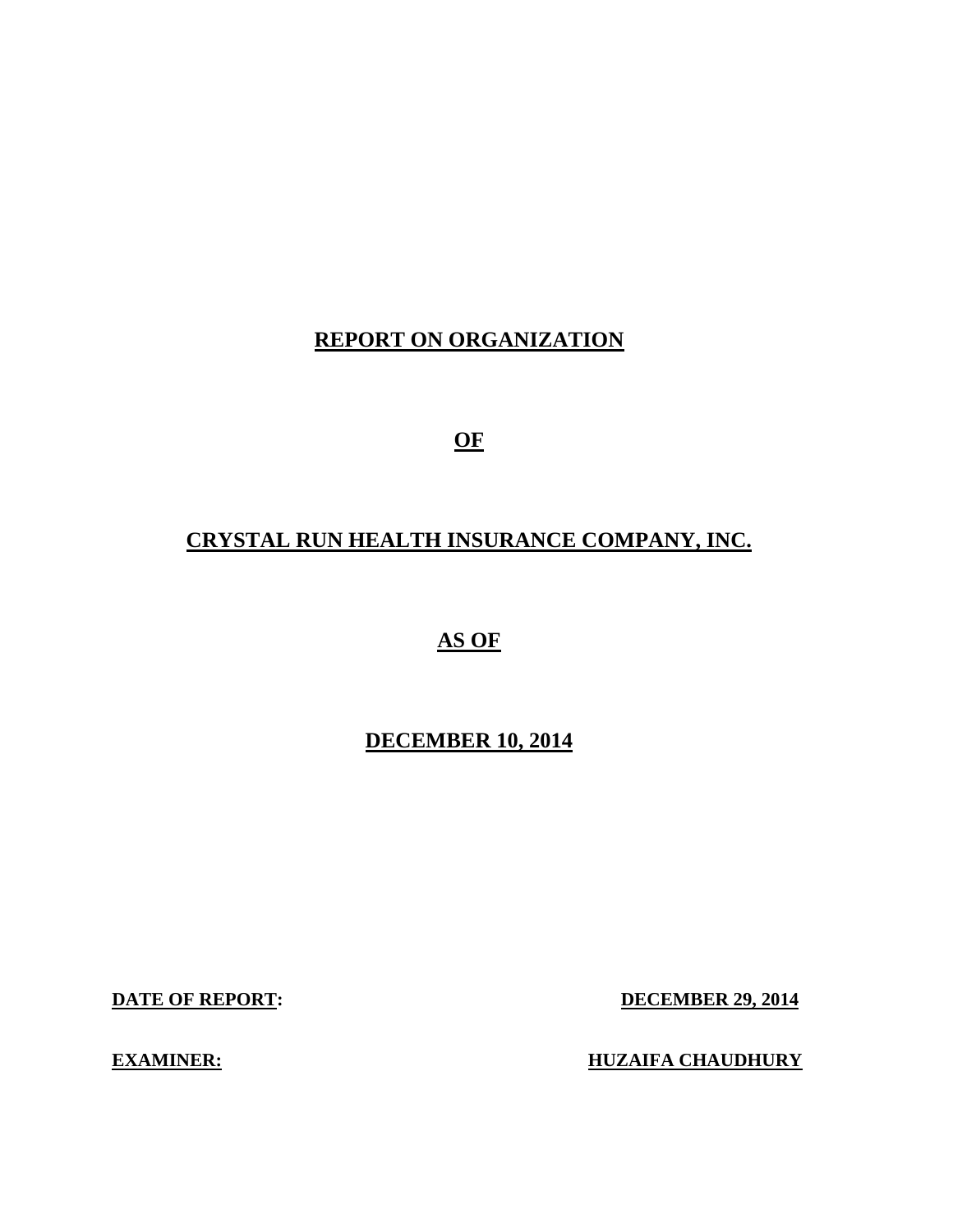# **TABLE OF CONTENTS**

| <b>ITEM NO.</b>  |                                                | PAGE NO.       |
|------------------|------------------------------------------------|----------------|
| 1.               | Organization                                   | $\overline{2}$ |
| 2.               | Scope of examination                           | $\overline{4}$ |
| 3.               | Capitalization and subscription                | $\overline{4}$ |
| $\overline{4}$ . | <b>Balance</b> sheet                           | 5              |
| 5.               | Authorized powers and minimum capital required | 6              |
| 6.               | Holding company system                         | 8              |
| 7.               | Allocation of expenses                         | 10             |
| 8.               | Conclusion                                     | 10             |
| 9.               | Summary of comments and recommendations        | 12             |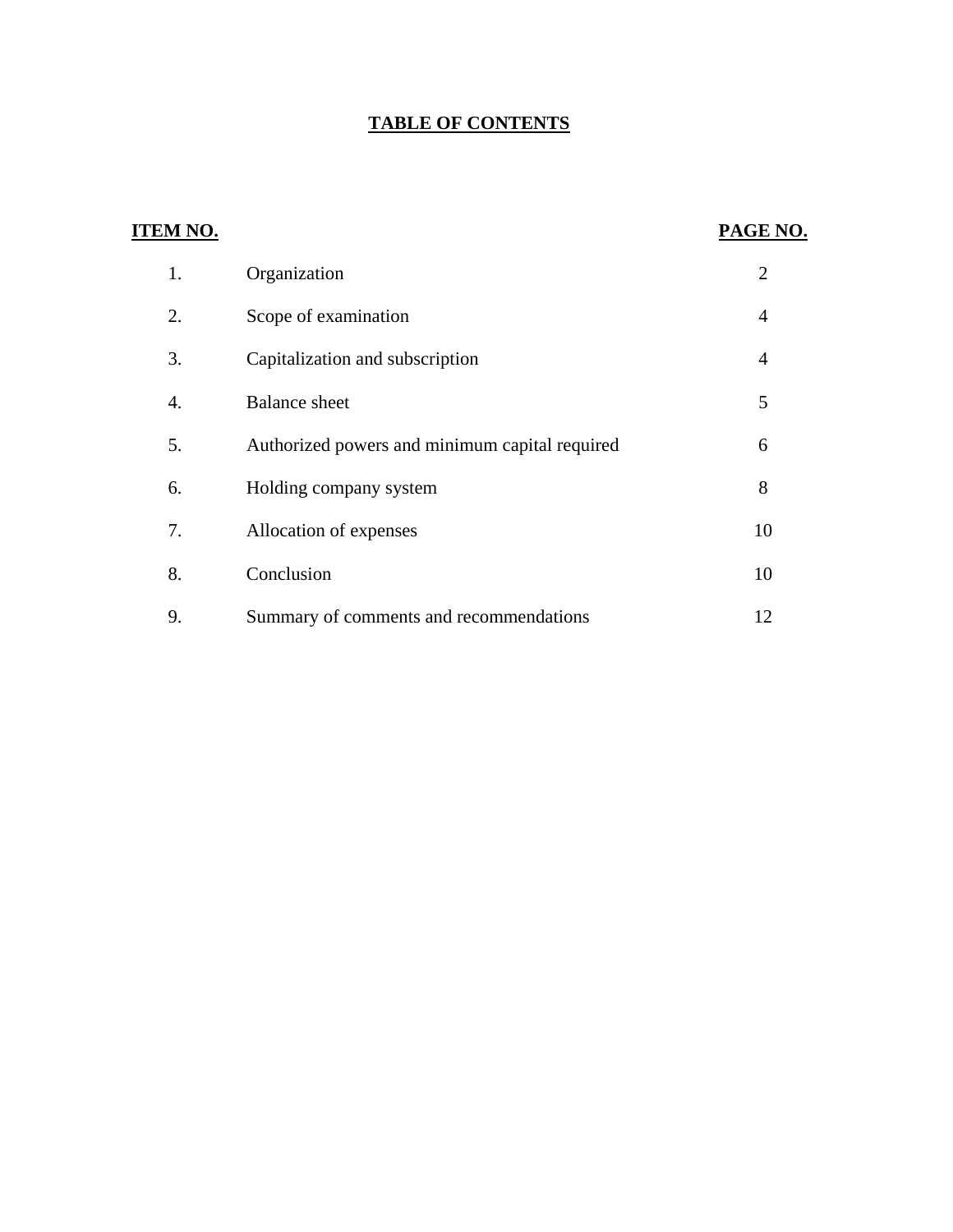

# NEW YORK STATE DEPARTMENT<sub>of</sub><br>DEPARTMENT<sub>of</sub><br>FINANCIAL SERVICES

Andrew M. Cuomo Benjamin M. Lawsky Governor Superintendent Superintendent Superintendent Superintendent Superintendent Superintendent Superintendent Superintendent Superintendent Superintendent Superintendent Superintendent Superintendent Superintendent Sup

December 29, 2014

Honorable Benjamin M. Lawsky Superintendent of Financial Services Albany, New York 12257

Sir:

Pursuant to instructions contained in Appointment Number 31257, dated November 14, 2014, and attached hereto, I have made an examination "on organization" of Crystal Run Health Insurance Company, Inc. and the following report thereon is respectfully submitted.

The examination was conducted at the home office of Crystal Run Health Insurance Company, Inc., located at 109 Rykowski Lane, Middletown, NY 10941.

Wherever the terms "Company" or "CRHIC" appear herein, without qualification, they should be understood to refer to Crystal Run Health Insurance Company, Inc.

Wherever the designation, the "Department" appears herein, without qualification, it should be understood to indicate the New York State Department of Financial Services.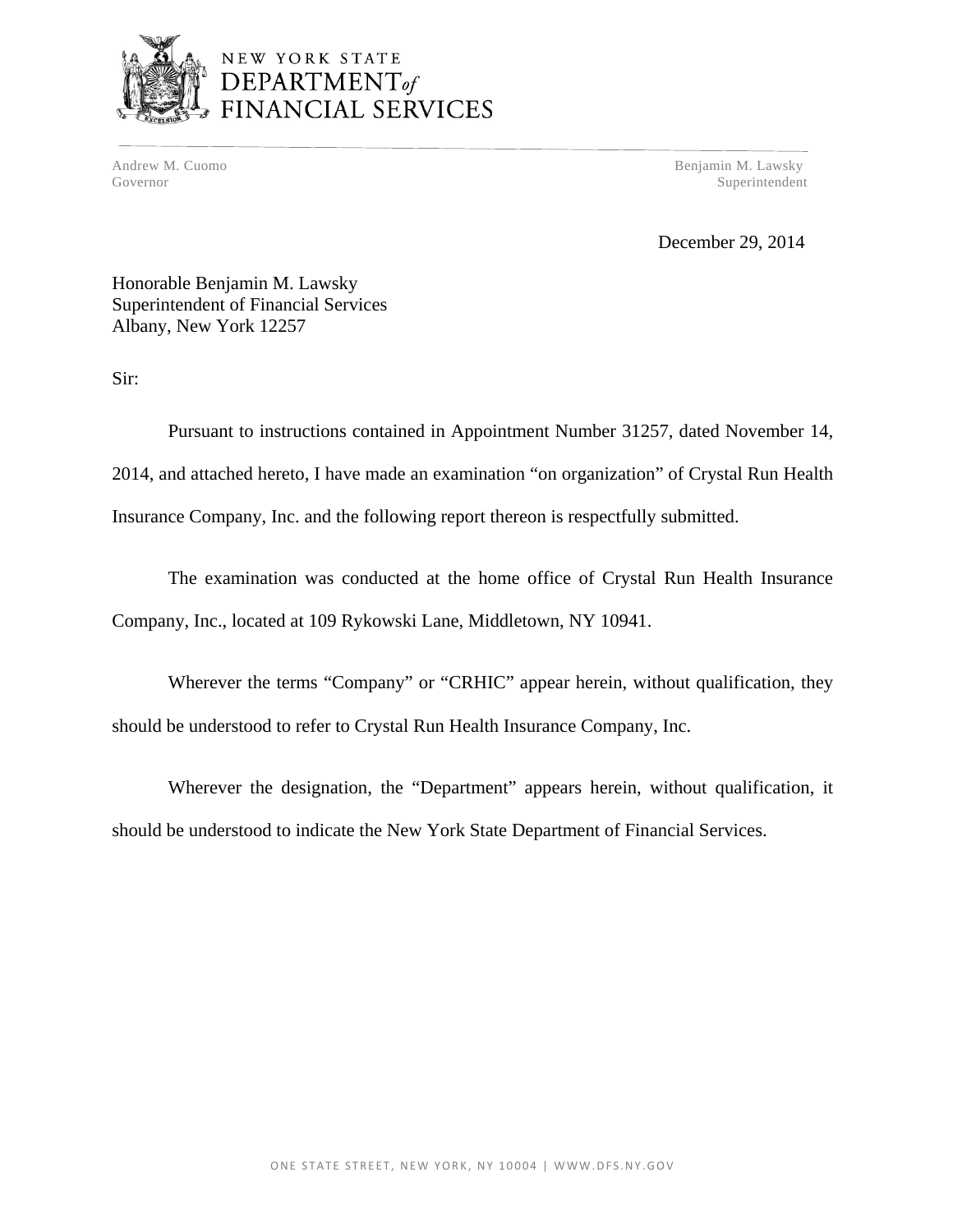#### **1. ORGANIZATION**

Crystal Run Health Insurance Company, Inc. was incorporated, pursuant to the Company's submission of a Declaration of Intention and Charter ("Charter") to the New York State Department of Financial Services, on December 2, 2013. Such Charter was approved by the Department pursuant to Section 1201 of the New York Insurance Law, and placed on file on the same date. The Company then filed an application for licensure as an Article 42 Accident and Health insurer with Department on January 21, 2014.

The Company's by-laws stipulate that the number of directors, which shall constitute the whole board of directors, shall be fixed from time to time by the board of directors, consistent with the provisions of the Charter. CRHIC's Charter states that the board of directors shall consist of no less than seven (7) and no more than twelve (12) directors. It should be noted that, as of the examination date, all the directors have a business affiliation with either CRHIC or Crystal Run Healthcare LLP. As of the date of this examination, the Company's board consisted of nine (9) directors, as follows:

Gnanamba Kondagunta Division Leader,

Name and Residence Principal Business Affiliation

Scott Hines Medical Director/Division Leader, Slate Hill, NY Crystal Run Healthcare LLP

David Jaeger Division Leader, Monroe, NY Crystal Run Healthcare LLP

Goshen, NY Crystal Run Healthcare LLP

Michelle Koury Chief Operating Officer, Goshen, NY Crystal Run Healthcare LLP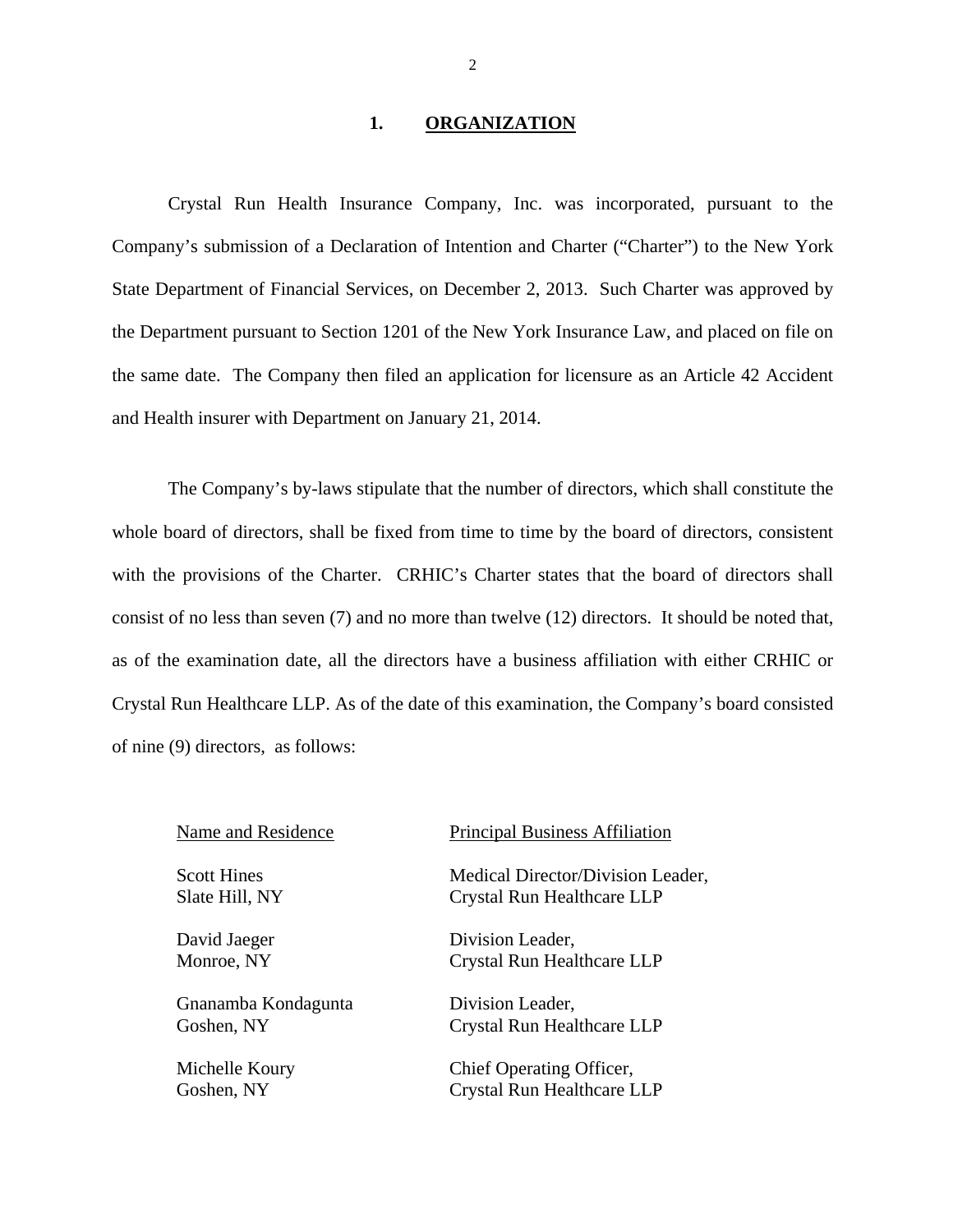| Name and Residence  | <b>Principal Business Affiliation</b>     |
|---------------------|-------------------------------------------|
| Jonathan Nasser, MD | Medical Director/Division Leader,         |
| Goshen, NY          | Crystal Run Healthcare LLP                |
| Laura Nicoll        | Medical Director/Division Leader,         |
| Monroe, NY          | Crystal Run Healthcare LLP                |
| Douglas Sansted     | Chief Legal Officer,                      |
| Westport, CT        | Crystal Run Healthcare LLP                |
| Gregory Spencer, MD | Chief Medical Officer,                    |
| Goshen, NY          | Crystal Run Healthcare LLP                |
| Hal Teitelbaum, MD  | Chief Executive Officer/Managing Partner, |
| White Lake, NY      | Crystal Run Healthcare LLP                |

The officers of CRHIC included the following individuals:

#### Name Title

Hal Teitelbaum, MD President<br>Donna McGregor Chief Fina Douglas Sansted<br>Greg Spencer, MD Michelle Koury,

Donna McGregor Chief Financial Officer Chief Compliance Offer Jonathan Nasser, MD Chief Medical Officer Michelle Reay Vice President Operations<br>
Douglas Sansted Secretary Assistant Secretary<br>Treasurer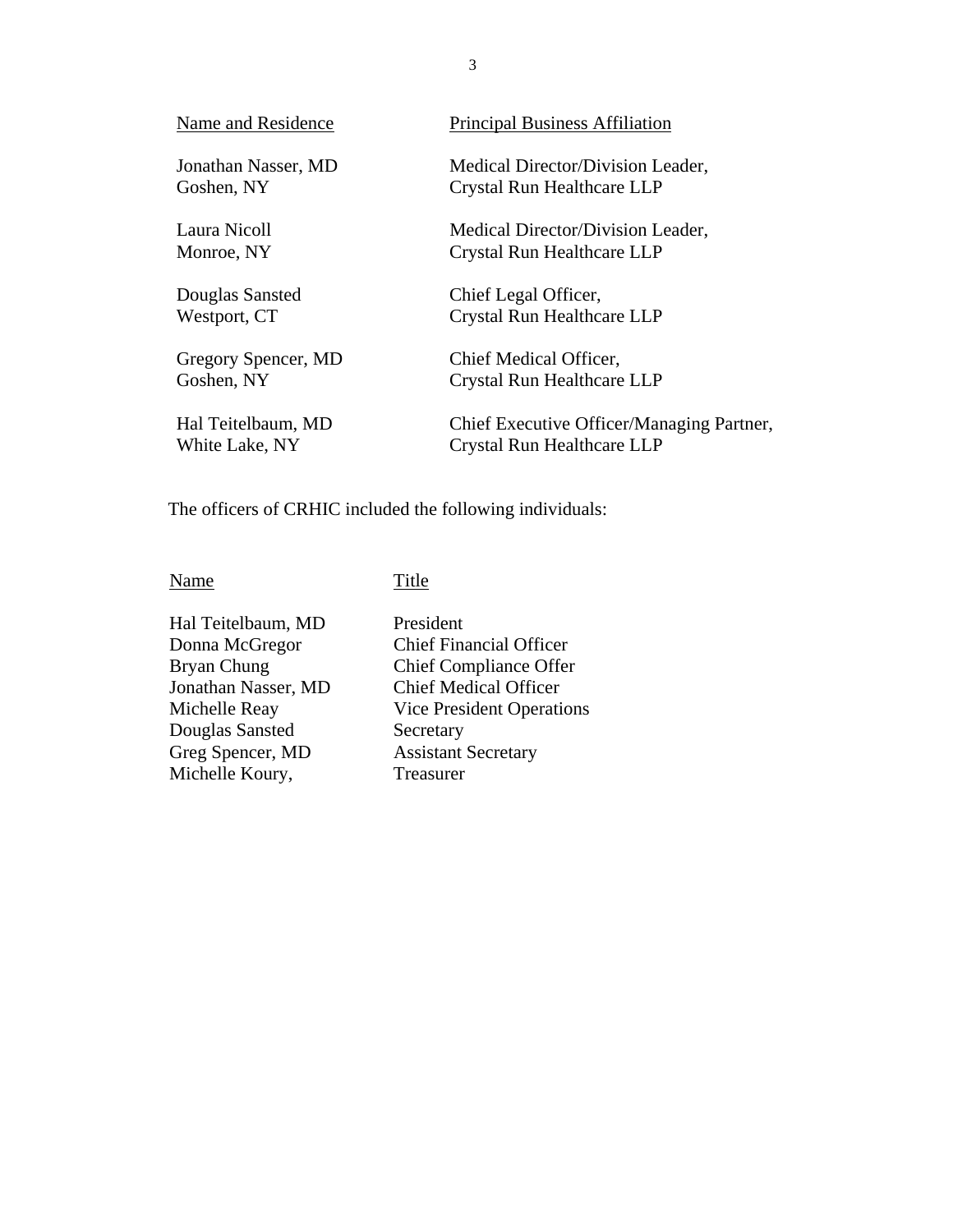#### **2. SCOPE OF EXAMINATION**

<span id="page-5-0"></span>The examination was comprised of a verification of the issuance of the Company's capital stock, the receipt of capital and surplus funds, and the determination of assets and liabilities. The records examined included the Declaration of Intention and Charter, By-laws, Board of Directors' minutes, Stockholders' register, and holding company organizational chart. In addition, an affidavit, appended hereto, was obtained from two officers of the Company indicating that the transactions noted in this report were bona fide.

#### **3. CAPITALIZATION AND SUBSCRIPTION**

The Company is a wholly-owned subsidiary of Crystal Run Health Group, LLC. On July 23, 2014, the Company issued to the parent 100,000 shares of capital stock with a par value of \$2.00 per share, for a price of \$68 per share resulting in an aggregate purchase price of \$6,800,000. The total investment consists of paid in capital of \$200,000 and contributed surplus of \$6,600,000.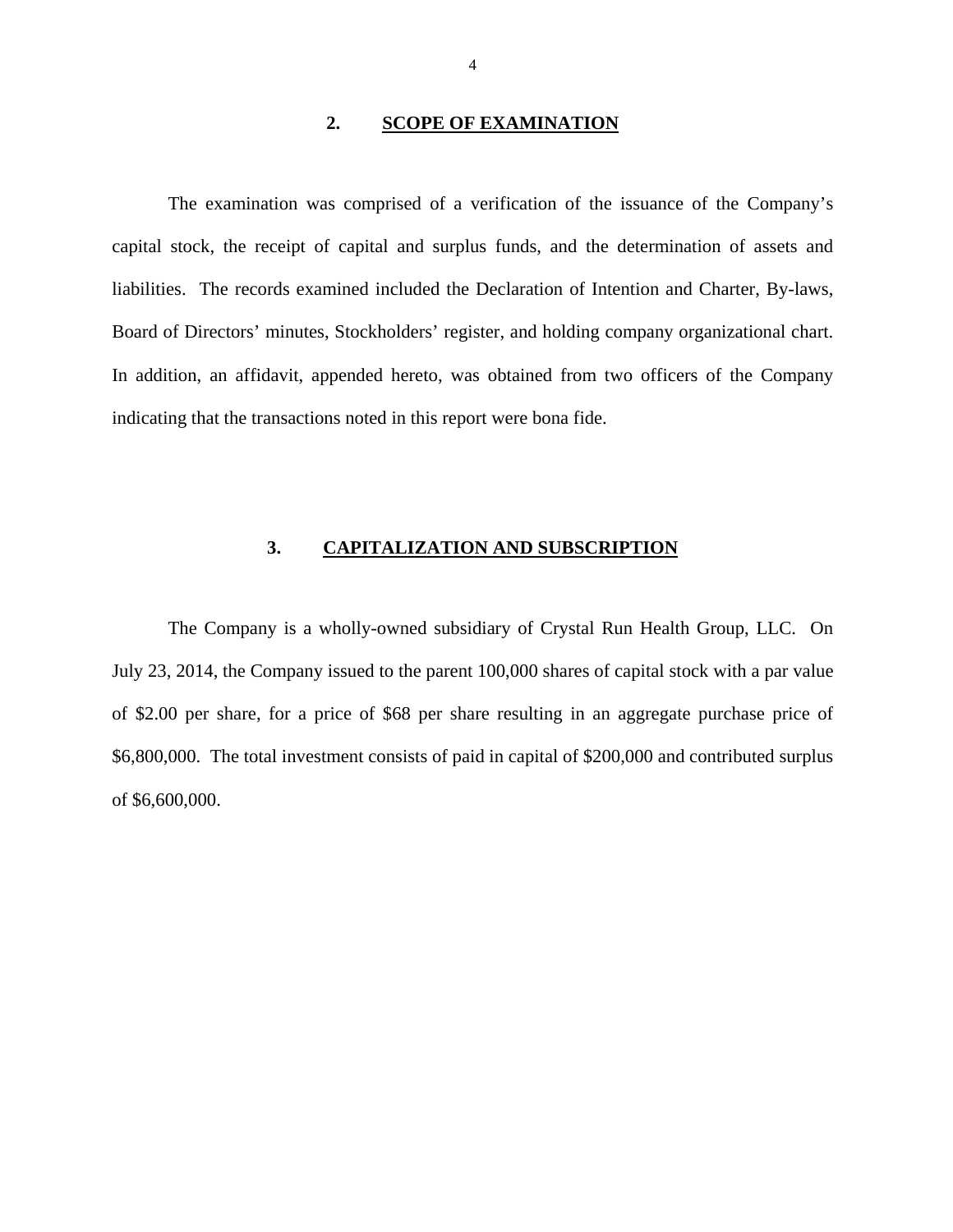# **4. BALANCE SHEET**

The following balance sheet sets forth the Company's financial condition as of the date of this examination:

| Assets                                                                                                                                                                   |          |                                                                 |
|--------------------------------------------------------------------------------------------------------------------------------------------------------------------------|----------|-----------------------------------------------------------------|
| Cash<br>Bonds (U.S. Treasury Bills)<br><b>IT Equipment</b>                                                                                                               |          | \$6,560,041<br>240,000<br>553                                   |
| <b>Total assets</b>                                                                                                                                                      | \$       | 6,800,594                                                       |
| <b>Liabilities</b>                                                                                                                                                       |          |                                                                 |
| <b>Salaries</b><br><b>Payroll Taxes</b><br>Rent<br><b>Professional Fees</b><br><b>Accrued General Expenses</b><br><b>Total Liabilities</b><br><b>Capital and Surplus</b> | \$<br>\$ | 32,357<br>8,089<br>4,074<br>679,285<br>68,471<br><u>792,276</u> |
| Common capital stock<br>Gross paid-in and contributed surplus<br>Unassigned surplus                                                                                      |          | 200,000<br>6,600,000<br>(791, 682)                              |
| Total capital and surplus                                                                                                                                                | \$       | 6,008,318                                                       |
| Total liabilities and surplus                                                                                                                                            | \$       | 6,800,594                                                       |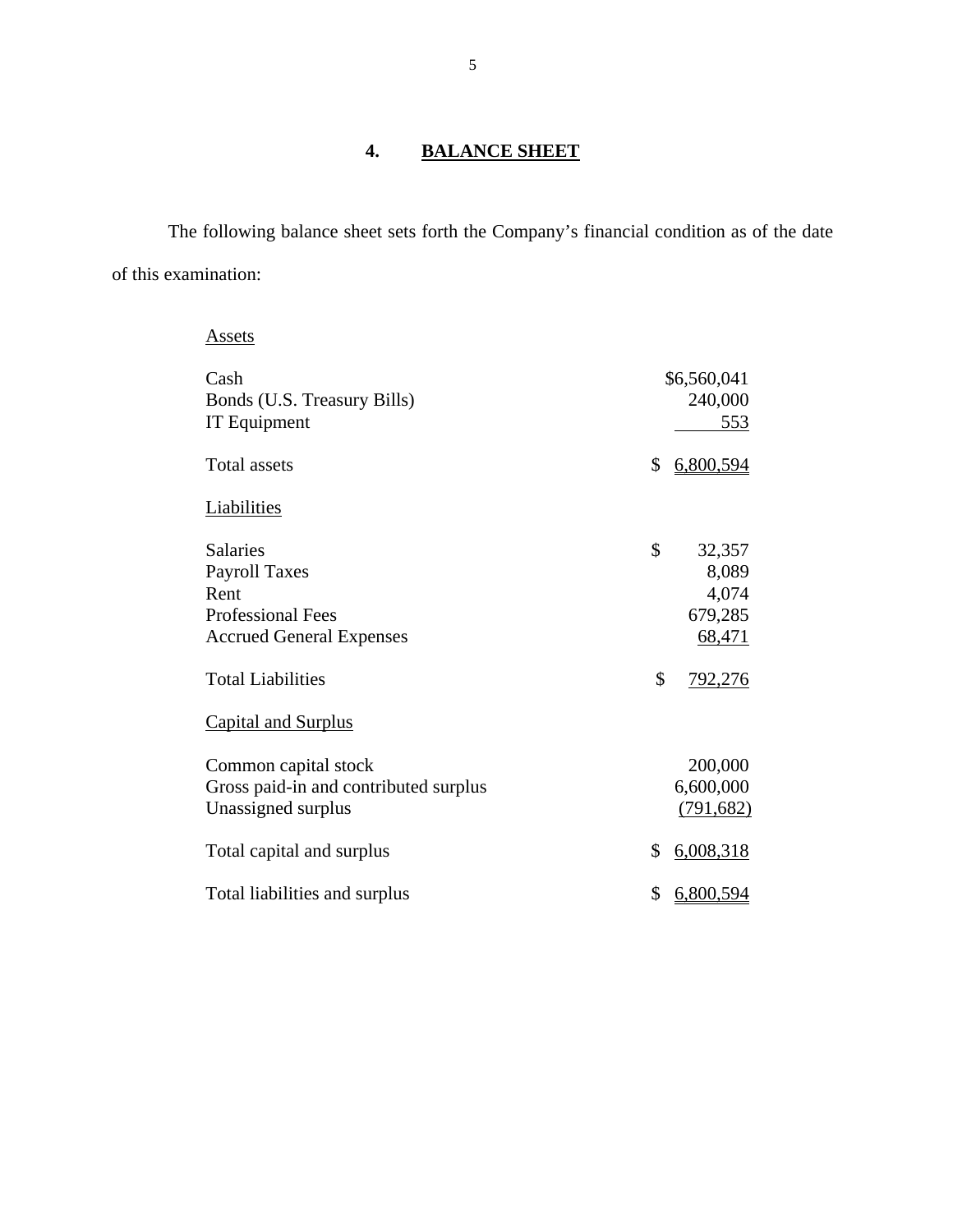#### **5. AUTHORIZED POWERS AND MINIMUM CAPITAL REQUIRED**

The Company is authorized pursuant to its Charter to transact the kind of insurance as described in the following numbered paragraph of Section 1113(a) of the New York Insurance Law:

| Paragraph | Line of Business              |
|-----------|-------------------------------|
| (3)(i)    | Accident and health insurance |

The Company's Charter indicates that it may also engage in any other kind or kinds of business to the extent necessary or incidental to the kind or kinds of business which it is or may hereafter be authorized to transact in the State of New York.

The Company's minimum financial requirements for the above mentioned line of business, as set forth in Sections 4204 and 4206 of the New York Insurance Law are as follows:

| <b>Initial Surplus</b>      | \$300,000 |
|-----------------------------|-----------|
| Surplus to be maintained    | \$200,000 |
| Deposit                     | \$200,000 |
| Capital                     | \$200,000 |
| Minimum capital investments | \$200,000 |

Pursuant to the provisions of Section 1314 of the New York Insurance Law, the Company, as of December 10, 2014, had deposited into a bank account at TD Wealth, in the name of the Superintendent of Financial Services, qualifying U.S Treasury bills with a book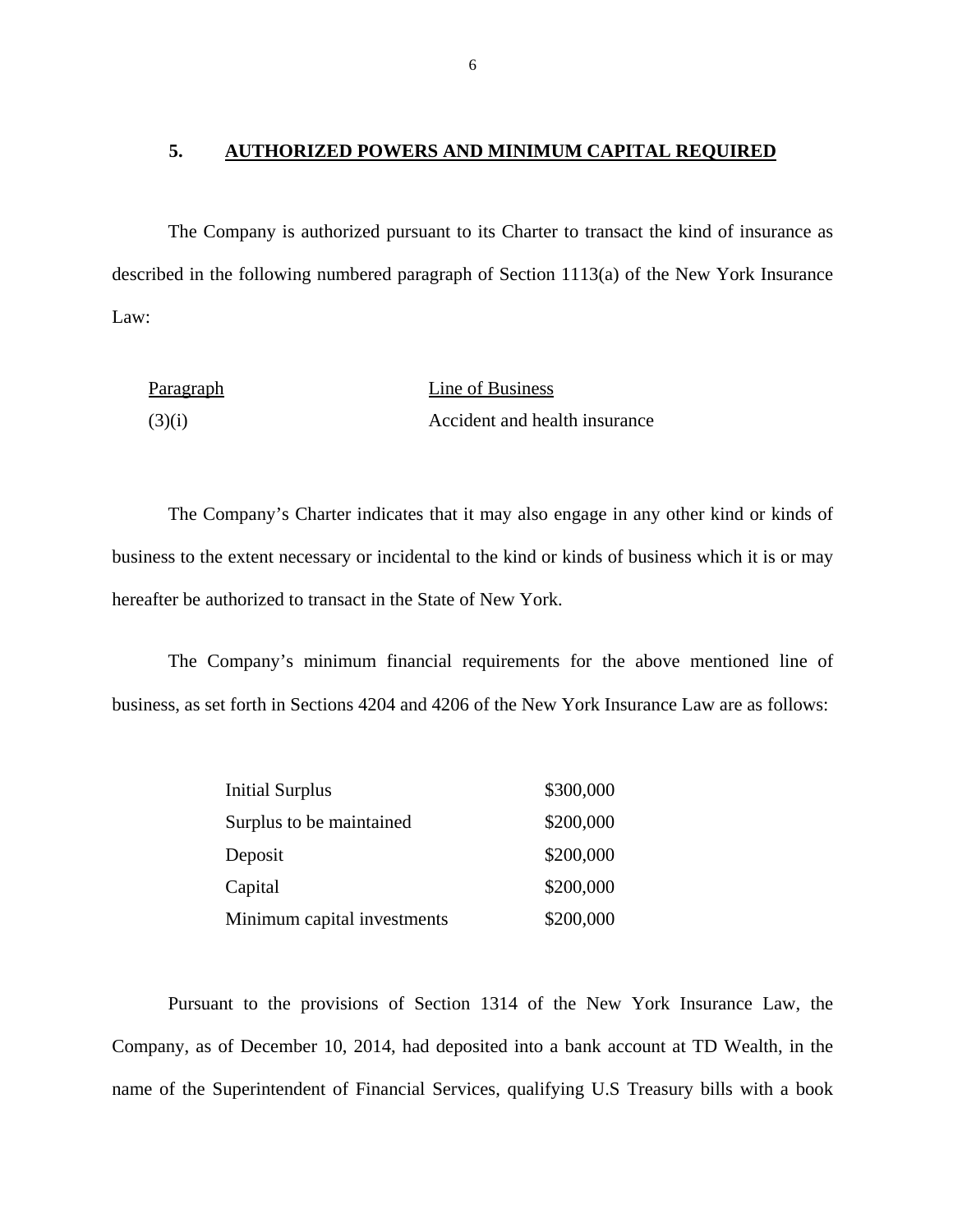value of \$240,000, in satisfaction of the \$200,000 deposit required pursuant to Section 4206 of the New York Insurance Law.

In addition to the \$300,000 initial surplus required by Section 4204 of the New York Insurance Law, an additional \$6,219,002 of capitalization is required based on the Company's submitted business plan and financial projections for a total capitalization requirement of \$6,519,002 (including pre-organizational expenses). As shown on the Balance Sheet above, the minimum capitalization requirement has been met.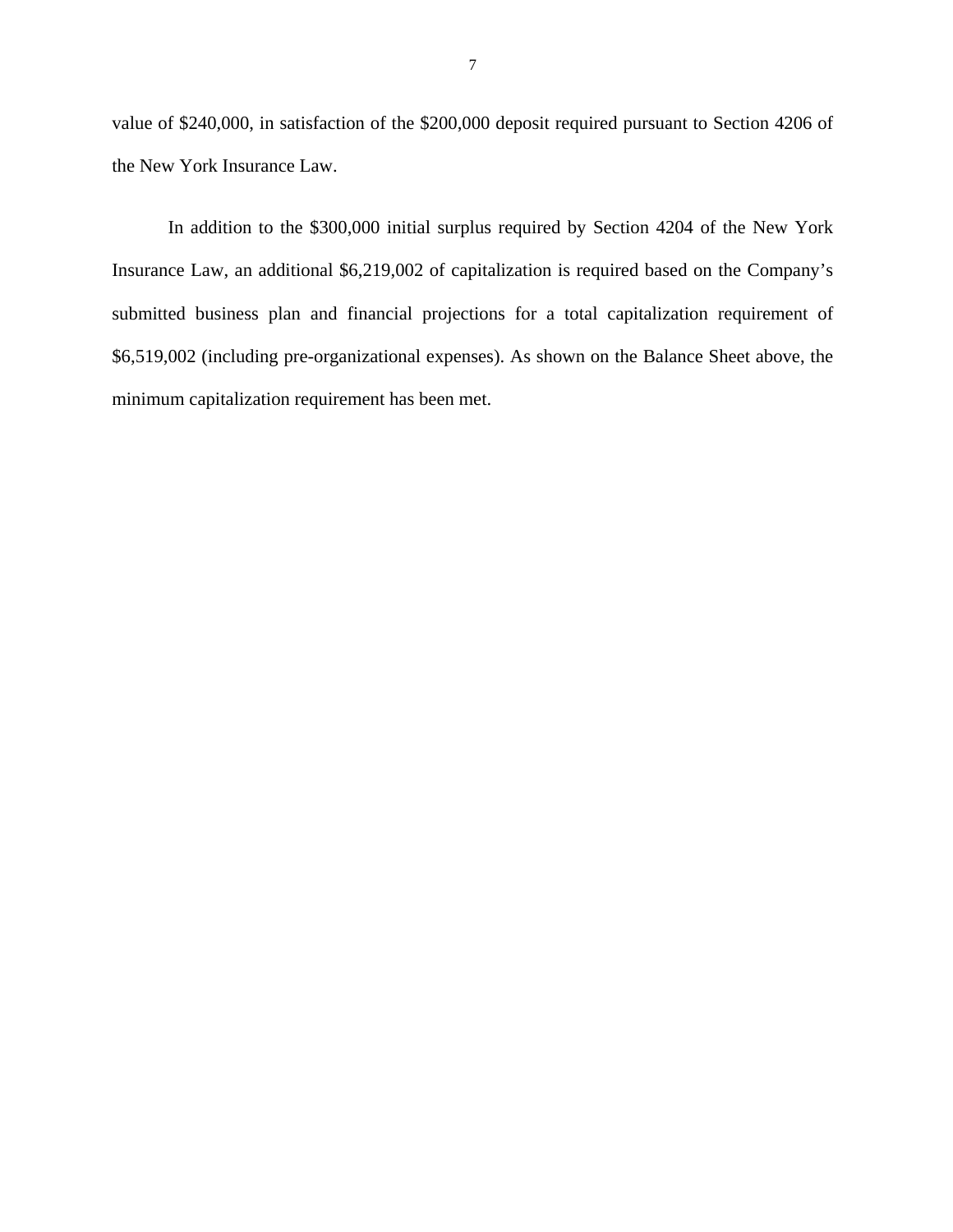**6. HOLDING COMPANY SYSTEM** 

<span id="page-9-0"></span>Below is a chart of the holding company system applicable to the Company and its related parties, as of the date of this examination:



Reciprocal Risk Retention Group.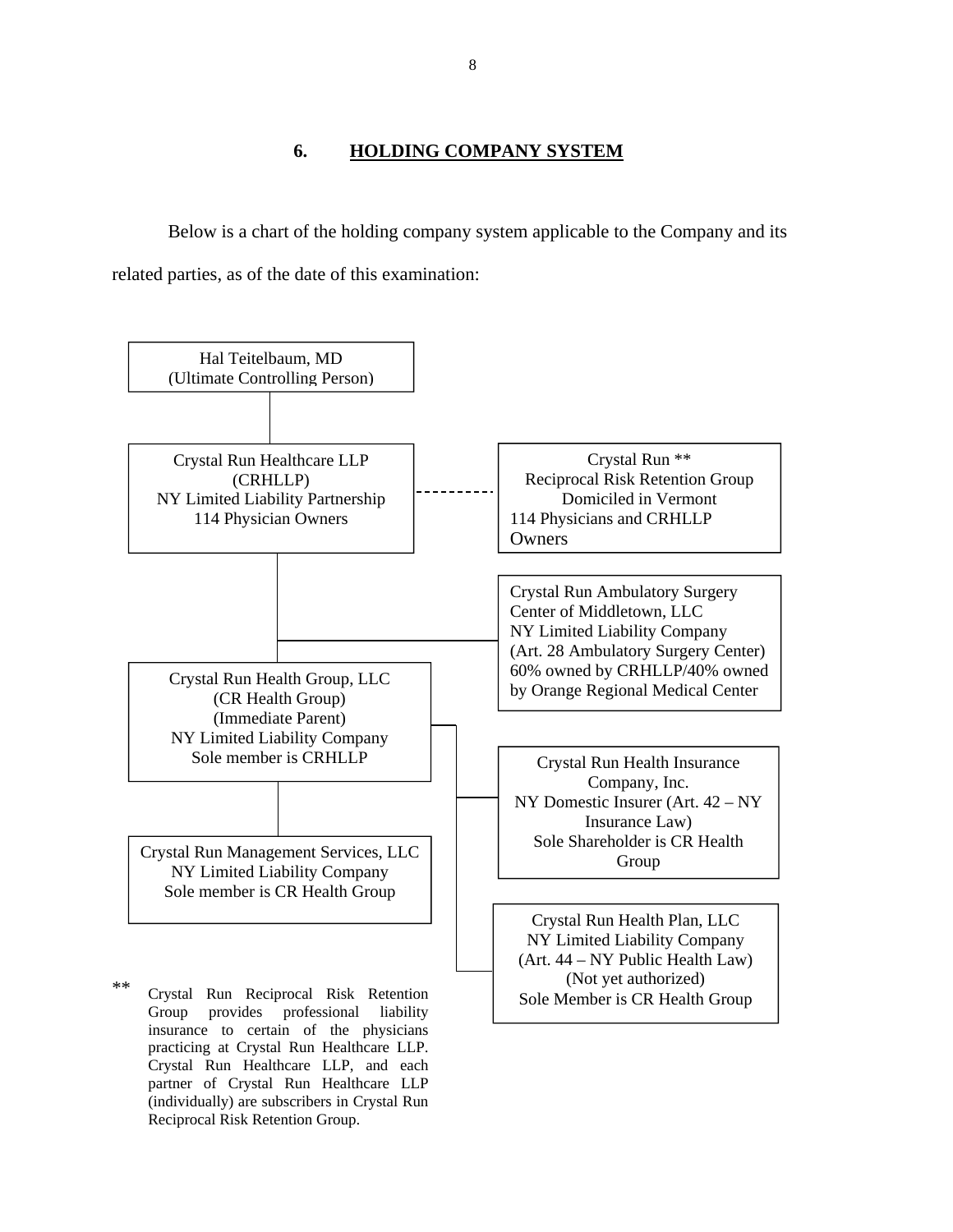Hal Teitelbaum, MD is deemed the ultimate controlling person in CRHIC's holding company system because he is the managing partner of Crystal Run Healthcare LLP ("CRHLLP").

CRHLLP is a New York limited liability partnership and a multi-specialty physician practice, with a principal business address of 155 Crystal Run Road, Middletown, NY 10941. CRHLLP is owned by 114 physician partners, each of whom holds an equal partnership interest.

Crystal Run Reciprocal Risk Retention Group (CRRRG) is 100% held by CRHLLP. CRRRG is domiciled in Vermont and writes malpractice coverage for CRHLLP, its 114 physician owners and most of CRHLLP's employed physicians.

Crystal Run Ambulatory Surgery Center of Middletown, LLC, a New York limited liability company (CRASC) is held jointly by CRHLLP, which owns 60% of the membership interest, and Orange Regional Medical Center, which holds the other 40%.

Crystal Run Health Group, LLC, a New York limited liability company ("CR Health Group") is owned 100% by CRHLLP and is the sole shareholder (immediate parent) of the Company.

Crystal Run Health Plan, LLC, a New York limited liability corporation, whose sole member is CR Health Group, is seeking authorization under Article 44 of the New York Public Health Law.

As of December 10, 2014, CRHIC has an Administrative Services Agreement with Crystal Run Management Services, LLC ("CRMS"), pursuant to which CRMS will provide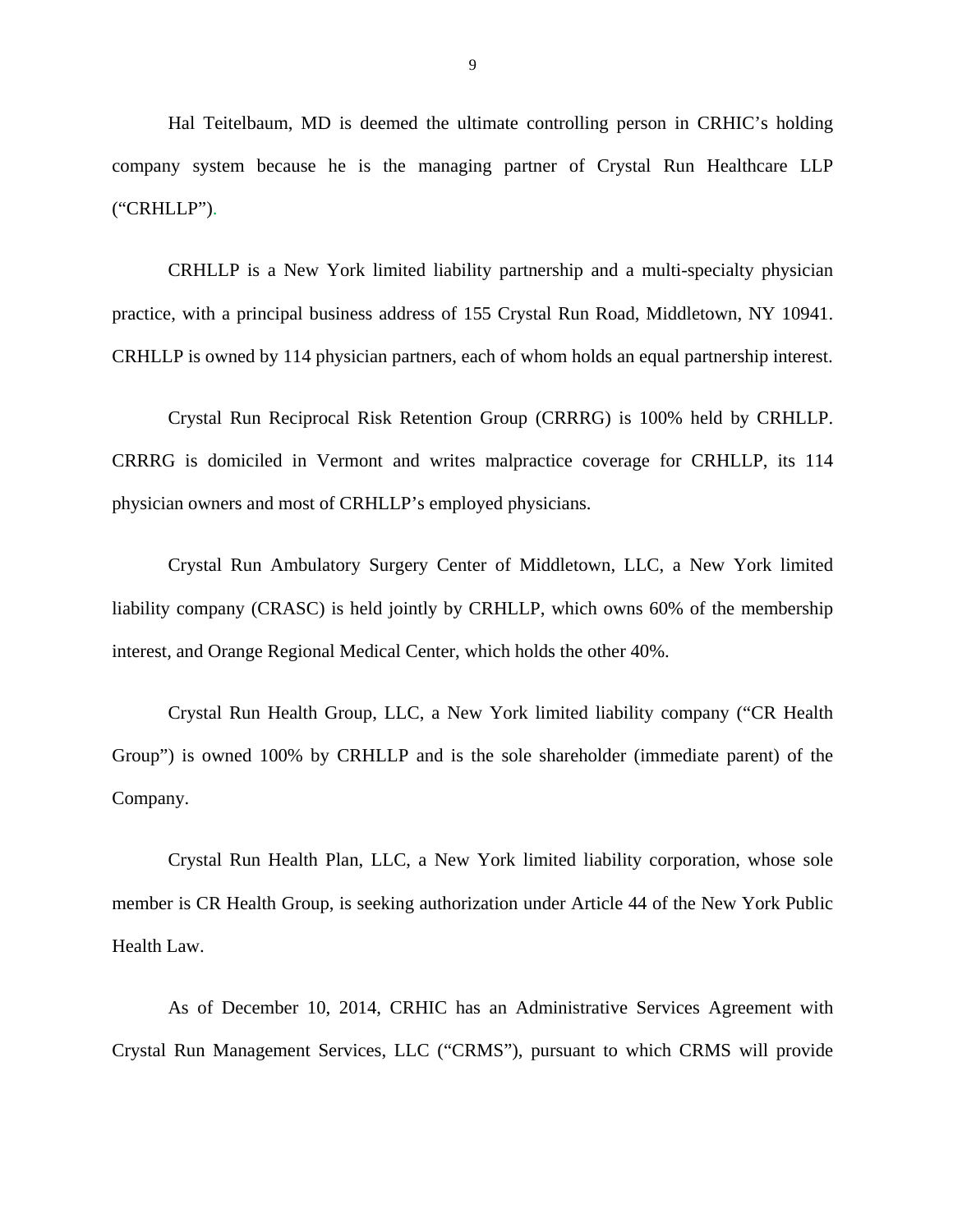<span id="page-11-0"></span>certain administrative services to CRHIC. CRHIC has also a sublease agreement with CRMS, pursuant to which CRHIC subleases office space for its operations from CRMS.

#### **7. ALLOCATION OF EXPENSES**

During the examination of the Company's balance sheet, it was noted that certain preoperational expenses were paid for by the Parent and thereafter, allocated to the Company. Some of these pre-operational expenses were allocated between CRHIC and its affiliate, Crystal Run Health Plan, LLC ("CRHP"), with thirty percent of the charge being allocated to the Company and the remaining seventy percent being allocated to CRHP. In some cases, the expenses were such that they could have been billed to and paid for directly by CRHIC. While the Department has accepted the allocation of these expenses as reasonable, Article 15 of the New York Insurance Law, and more specifically, Section 1505 of the New York Insurance Law sets forth requirements with regard to transactions between members of a holding company system. In addition, New York Insurance Regulation 30 (11 NYCRR 105) prescribes a methodology for an insurer's allocation of expenses.

Where applicable, the Company is reminded to comply with New York Insurance Law Article 15 and New York Insurance Regulation 30.

#### **8. CONCLUSION**

Based upon the foregoing examination, it is noted that, pursuant to a stock purchase agreement, the Company sold all of its 100,000 shares of \$2.00 par value per share common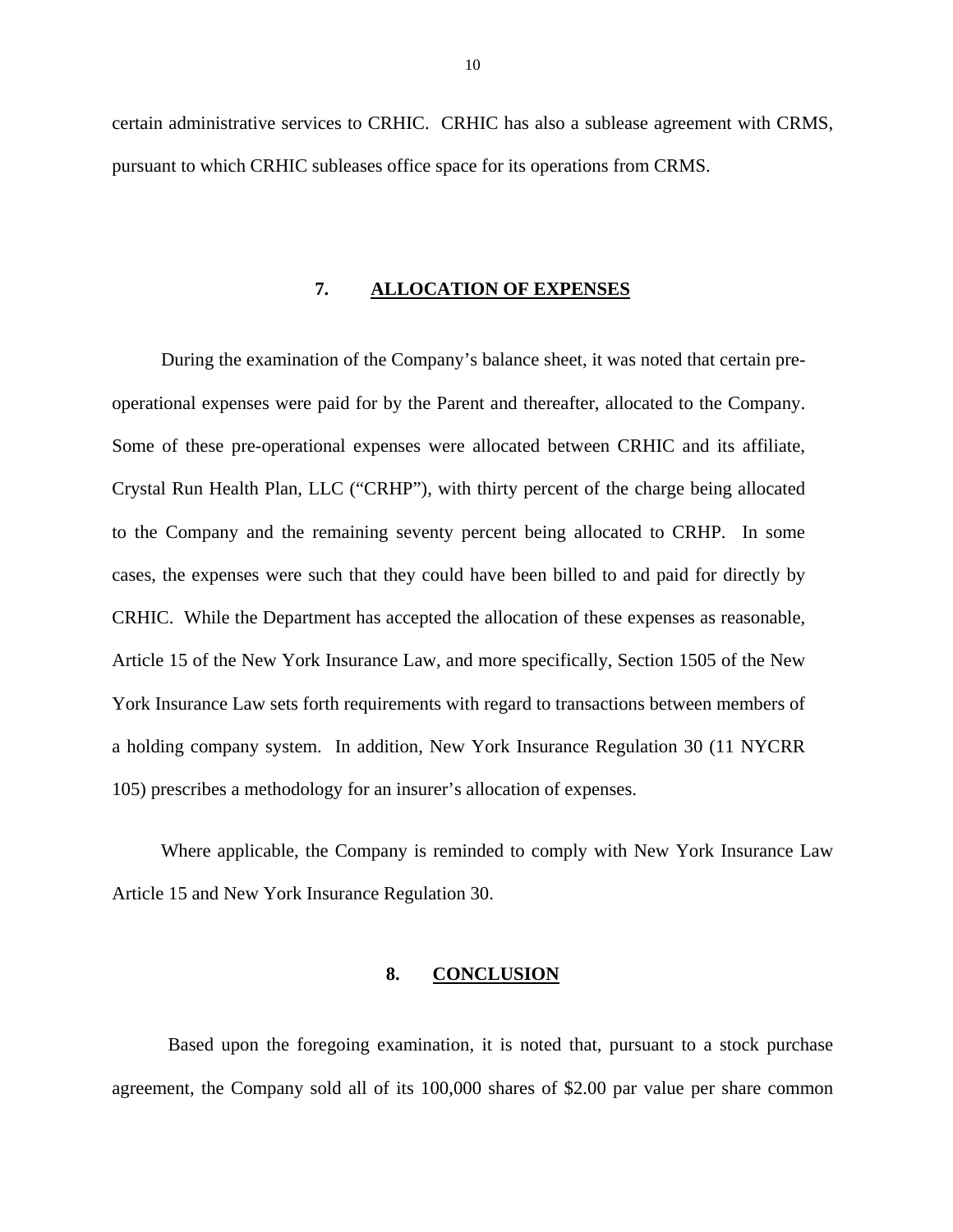stock for a sale price of \$68 per share resulting in a total sale price of \$6,800,000. Of this amount, \$240,000 was deposited into the account of the Superintendent of Financial Services to meet its statutory deposit and minimum capitalization requirements.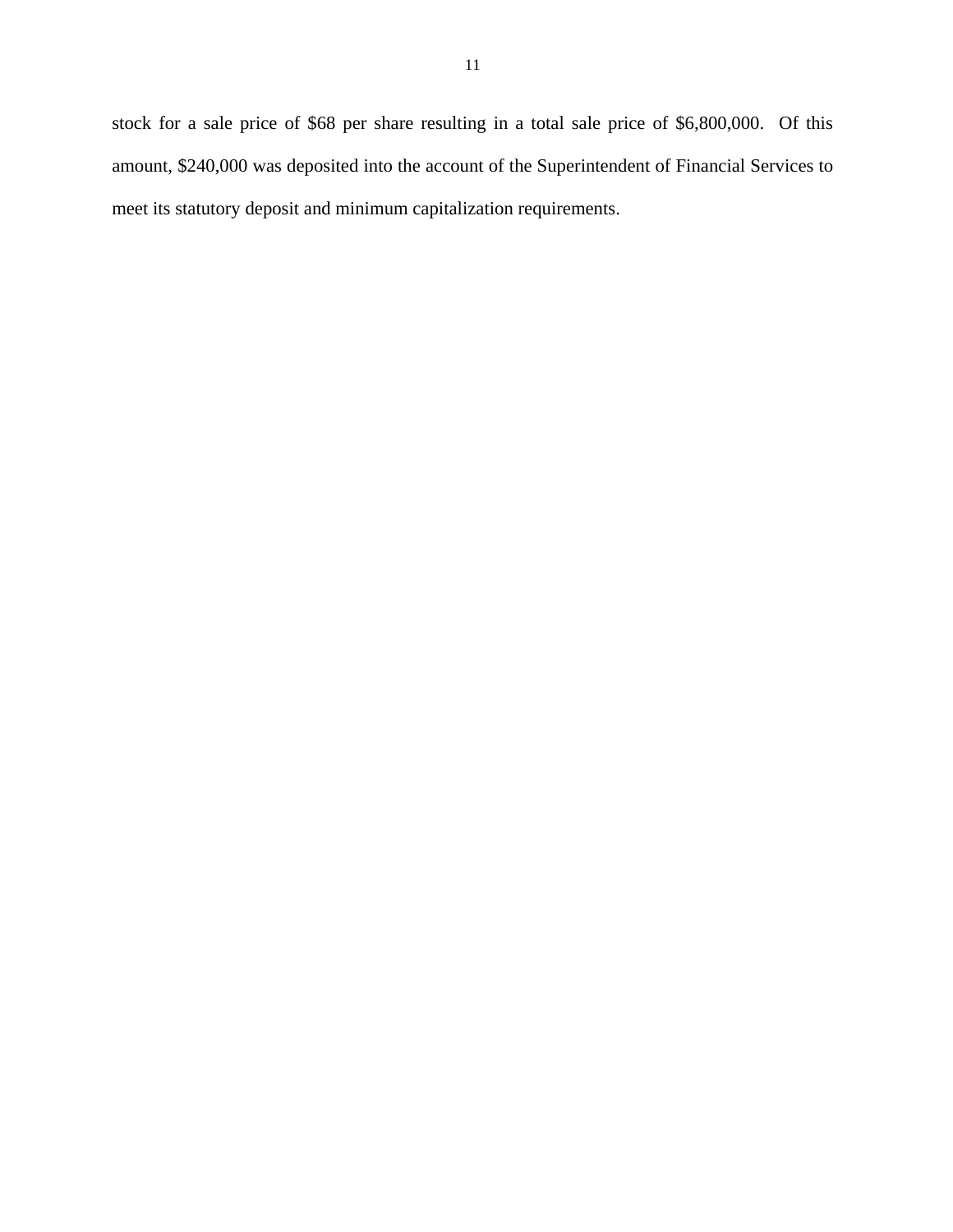## <span id="page-13-0"></span>**9. SUMMARY OF COMMENTS AND RECOMMENDATIONS**

## **ITEM PAGE NO.**

## A. Allocation of Expenses

Where applicable, the Company is reminded to comply with 10 New York Insurance Law Article 15 and New York Insurance Regulation 30.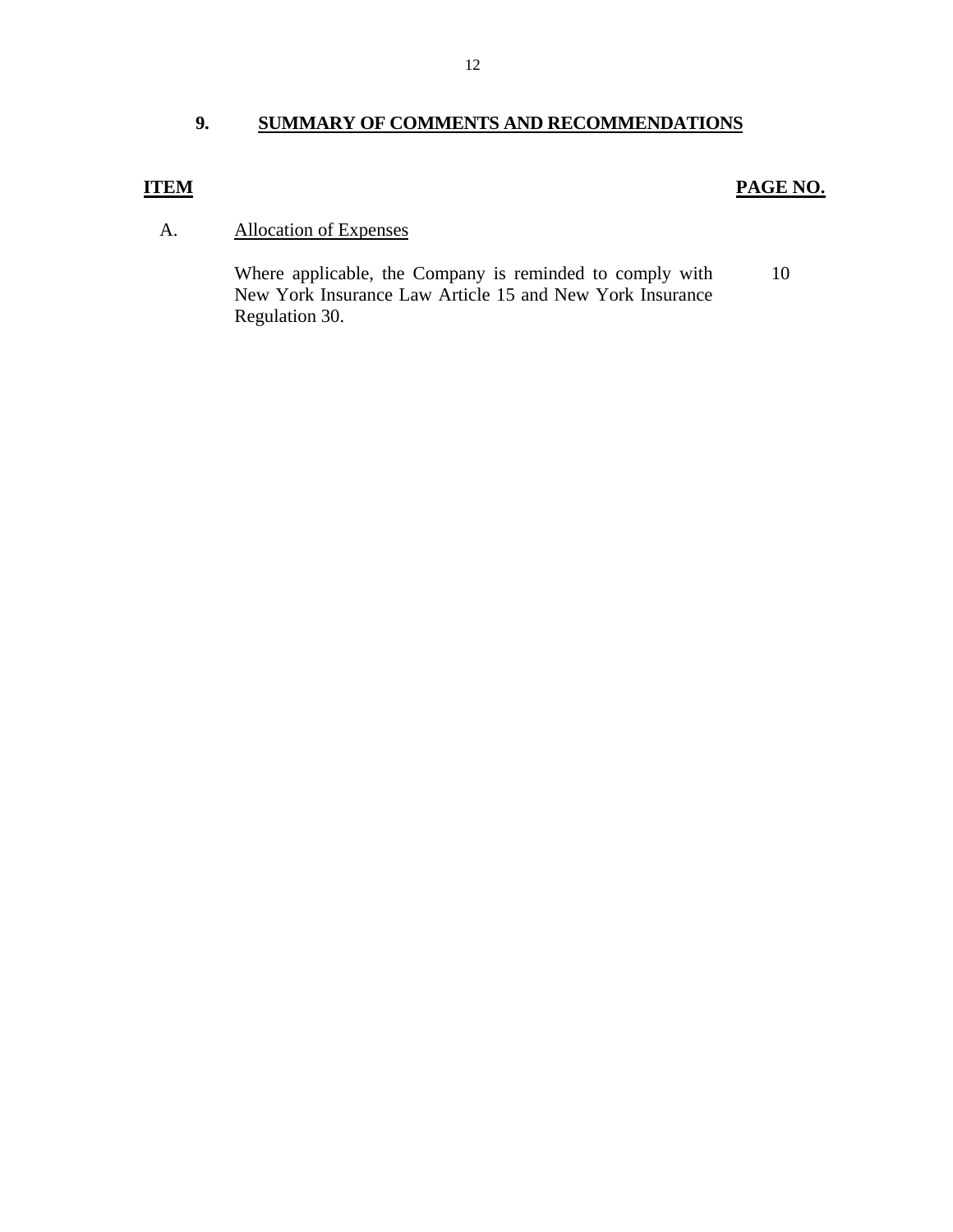Respectfully submitted,

 $/S/$ Huzaifa Chaudhury Senior Insurance Examiner

#### ) SS. STATE OF NEW YORK )  $\mathcal{L}$ COUNTY OF NEW YORK )

HUZAIFA CHAUDHURY, being duly sworn, deposes and says that the foregoing report submitted by him is true to the best of his knowledge and belief.

> $\frac{1}{\sqrt{S}}$ Huzaifa Chaudhury

Subscribed and sworn to before me

this \_\_\_\_\_\_\_\_\_\_ day of \_\_\_\_\_\_\_\_\_\_\_\_\_\_\_\_\_\_ 2014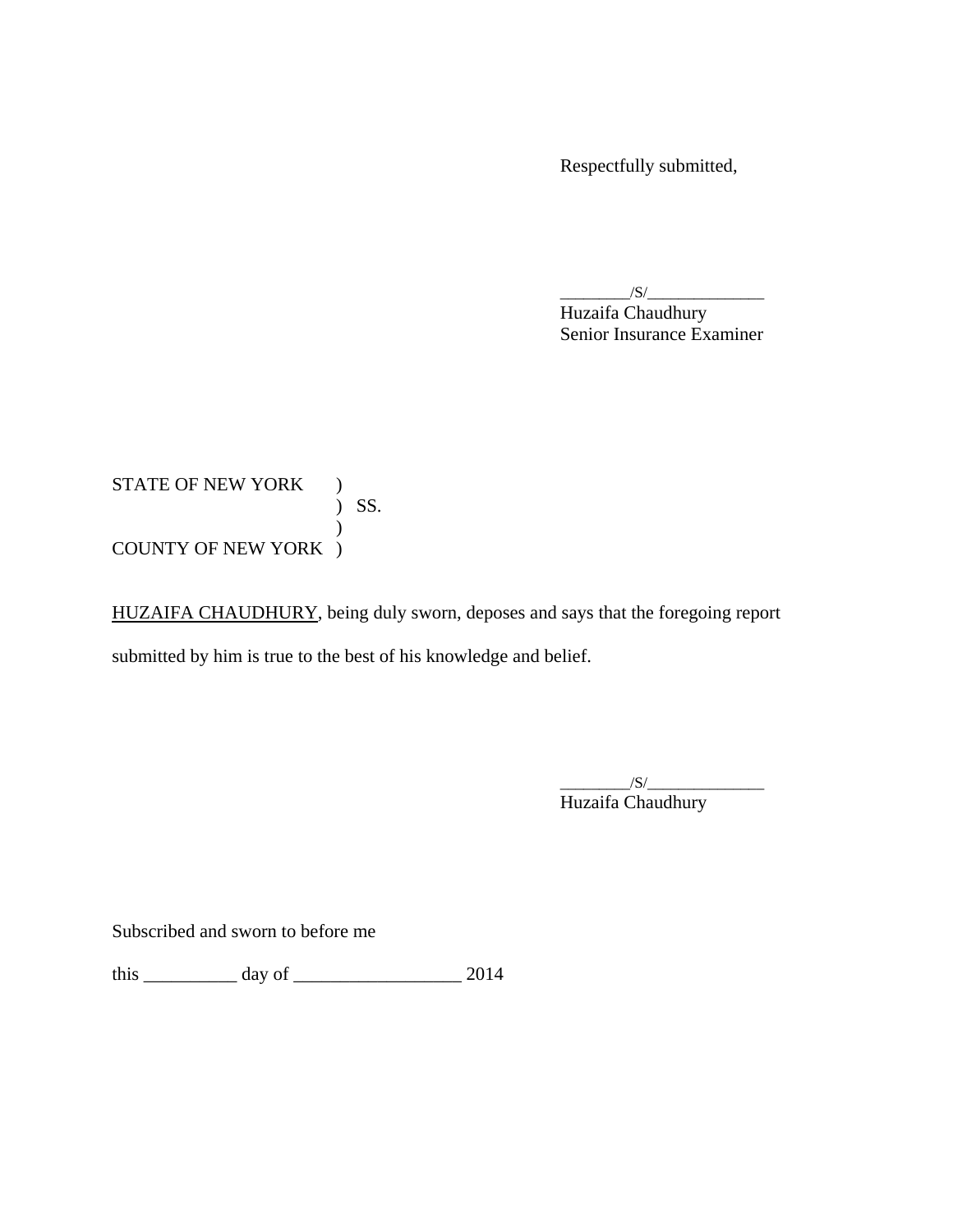## **NEW YORK STATE**

# **DEPARTMENT OF FINANCIAL SERVICES**

I, **BENJAMIN M. LAWSKY**, Superintendent of Financial Services of the State of New York, pursuant to the provisions of the Financial Services Law and the Insurance Law, do hereby appoint:

#### Huzaifa Chaudhury

as a proper person to examine the affairs of

Crystal Run Health Insurance Company, Inc.

and to make a report on organization to me in writing of the condition of said

Company

with such other information as he shall deem requisite.

In Witness Whereof, I have hereunto subscribed my name and affixed the official Seal of the Department at the City of New York



this 14th day of November, 2014

**BENJAMIN M. LAWSKY** Superintendent of Financial Services

 $By:$ 

Lisette Johnson **Bureau Chief Health Bureau**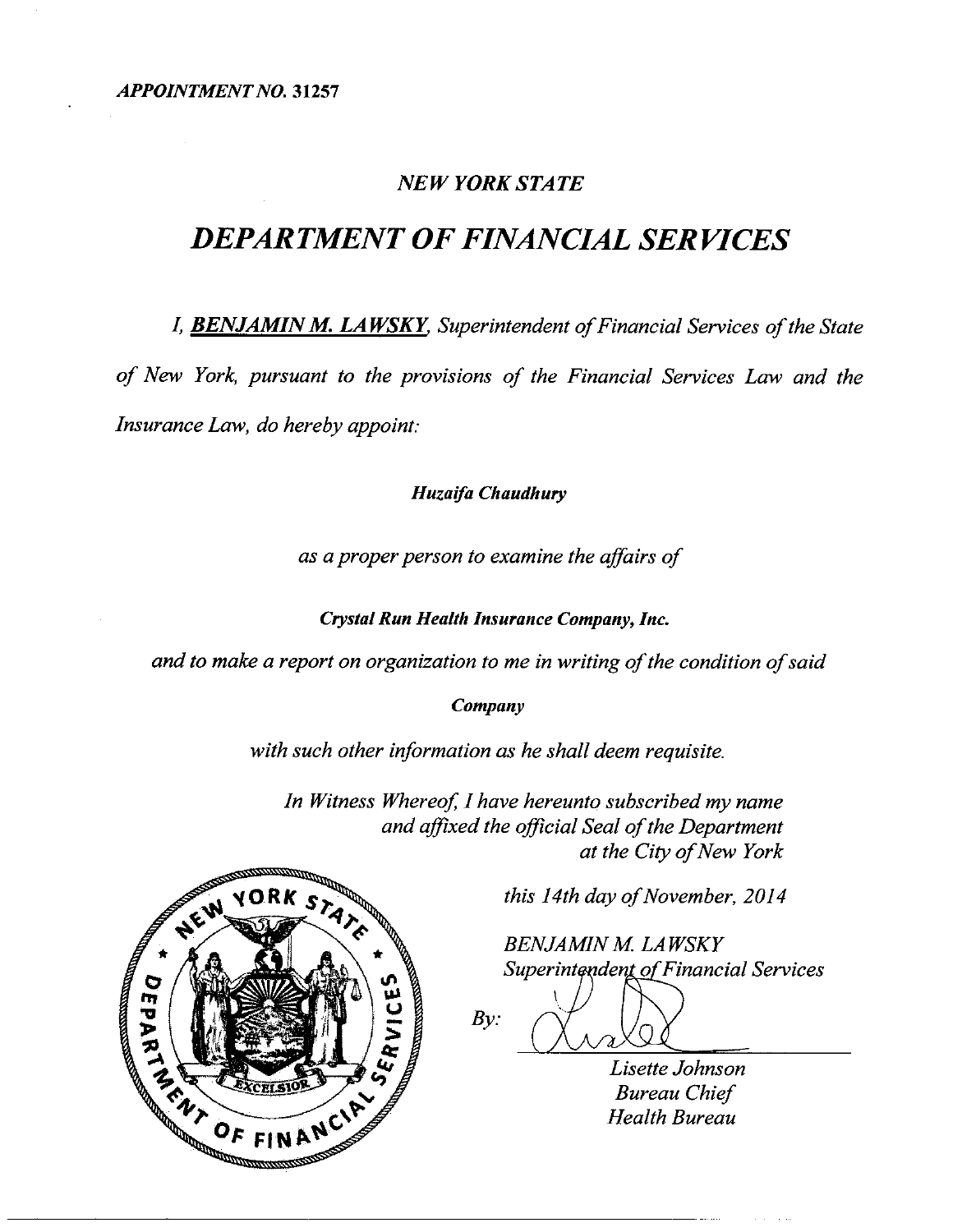#### Report on Organization Affidavit

| <b>STATE OF NEW YORK</b> |     |
|--------------------------|-----|
|                          | SS: |
| <b>COUNTY OF ORANGE</b>  |     |

The undersigned, each an officer of Crystal Run Health Insurance Company, Inc. (the "Company") duly sworn, depose and say under oath that, on the date of December 10, 2014:

- (1) Each of the undersigned is an officer of the Company.
- (2) The Company's capital and contributed surplus equals Six Million Eight Hundred Thousand Dollars (\$6,800,000) (the "Paid-in Capital and Surplus"), consisting of paid-in capital of Two Hundred Thousand Dollars (\$200,000) and contributed surplus of Six Million Six Hundred Thousand Dollars (\$6,600,000). However, due to investment income, equipment purchases, and liabilities incurred to date, the Company's unassigned funds (surplus) equals negative Seven Hundred Ninety One Thousand Six Hundred Eighty Two Dollars (-\$791,682), leaving total capital and surplus of Six Million Eight Thousand Three Hundred Eighteen Dollars (\$6,008,318), which meets the minimum statutory requirement. The funds supporting Paid-in Capital and Surplus are on deposit with TD Wealth and TD Bank, N.A.
- (3) That no part of said Paid-in Capital and Surplus has been withdrawn, pledged or in any way impaired, except as wanted for investment or otherwise legitimately used or appropriated to and for the sole and exclusive use and benefit of the Company in its corporate capacity and in strict conformity with the statutes on such case made and provided.
- (4) That no part or portion thereof has been loaned or advanced to the Company by any person, partnership or corporation for the purpose of being used as such Paid-in Capital and Surplus.
- (5) That according to the best of their respective knowledge, information and belief, there was no intention or design existing on the part of any person or persons whomsoever, to withdraw any part or portion of the said Paid-in Capital and Surplus until the same was or is wanted for investment or to be legitimately used or appropriated to and for the sole and exclusive use and benefit of the Company in its corporate capacity in strict conformity with the statutes in such case made and provided.
- (6) That there is no agreement or understanding, expressed or implied, made or existing between the Company or its officers, or any or either of them or any person or persons, to the effect of import that the money paid-in by the stockholder shall be loaned or returned to him or any person or persons for his or their use or accommodation or the hypothecation of stock of the Company as security therefor, or upon any other securities, terms and conditions whatsoever.
- (7) That neither the Company, nor any of its officers is in any way, manner or form, pledged or committed to make any investment loan or disposition of said Paid-in Capital and Surplus or any part or portion thereof, which is not in strict conformity in all respects with the provisions of the Insurance Law of the State of New York.